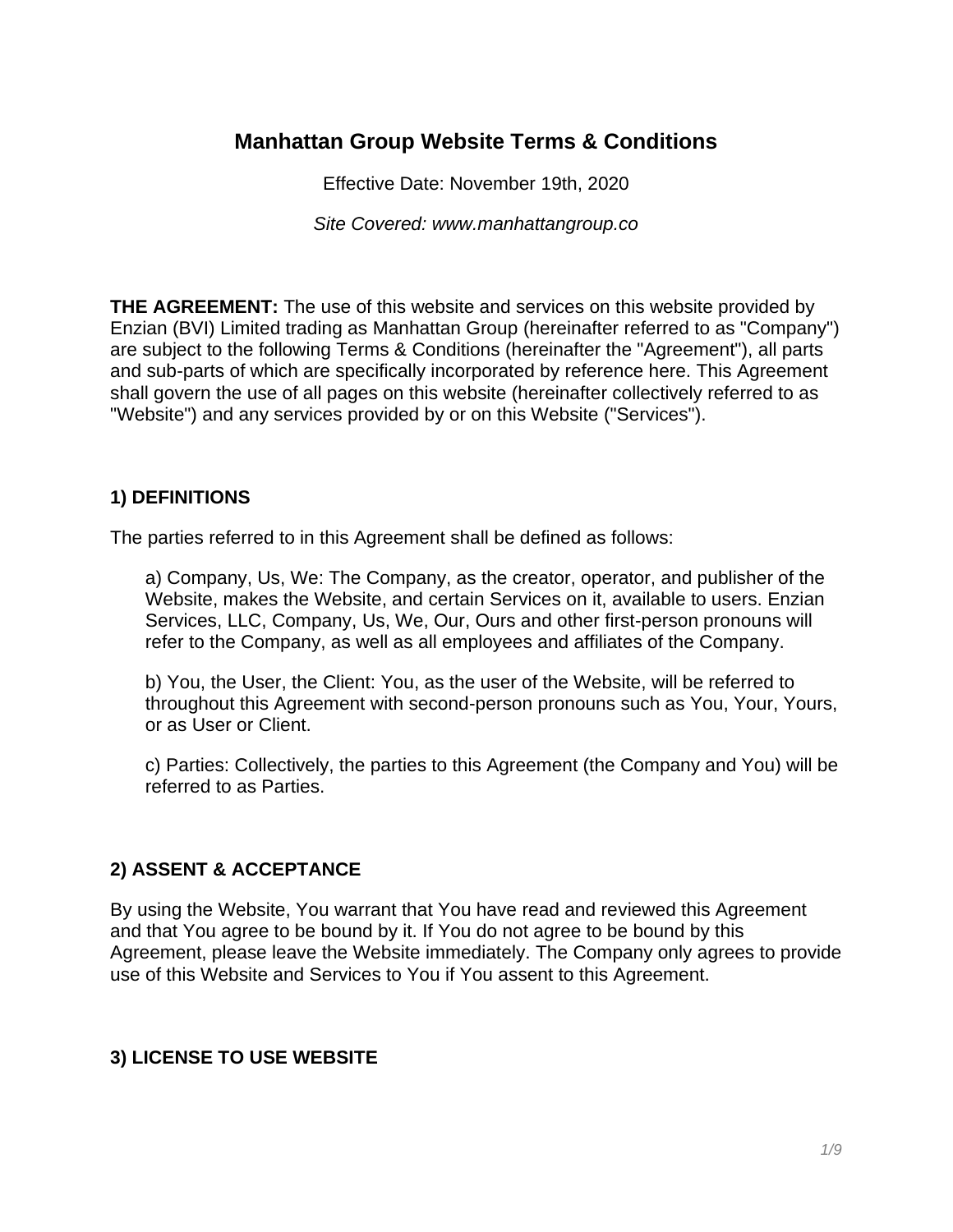The Company may provide You with certain information as a result of Your use of the Website or Services. Such information may include, but is not limited to, documentation, data, or information developed by the Company, and other materials which may assist in Your use of the Website or Services ("Company Materials"). Subject to this Agreement, the Company grants You a non-exclusive, limited, non-transferable and revocable license to use the Company Materials solely in connection with Your use of the Website and Services. The Company Materials may not be used for any other purpose, and this license terminates upon Your cessation of use of the Website or Services or at the termination of this Agreement.

# **4) INTELLECTUAL PROPERTY**

You agree that the Website and all Services provided by the Company are the property of the Company, including all copyrights, trademarks, trade secrets, patents, and other intellectual property ("Company IP"). You agree that the Company owns all right, title and interest in and to the Company IP and that You will not use the Company IP for any unlawful or infringing purpose. You agree not to reproduce or distribute the Company IP in any way, including electronically or via registration of any new trademarks, trade names, service marks or Uniform Resource Locators (URLs), without express written permission from the Company.

a) In order to make the Website and Services available to You, You hereby grant the Company a royalty-free, non-exclusive, worldwide license to copy, display, use, broadcast, transmit and make derivative works of any content You publish, upload, or otherwise make available to the Website ("Your Content"). The Company claims no further proprietary rights in Your Content.

b) If You feel that any of Your intellectual property rights have been infringed or otherwise violated by the posting of information or media by another of Our users, please contact Us and let Us know.

### **5) USER OBLIGATIONS**

As a user of the Website or Services, You may be asked to register with Us. When You do so, You will choose a user identifier, which may be Your email address or another term, as well as a password. You may also provide personal information, including, but not limited to, Your name. You are responsible for ensuring the accuracy of this information. This identifying information will enable You to use the Website and Services. You must not share such identifying information with any third party, and if You discover that Your identifying information has been compromised, You agree to notify Us immediately in writing. Email notification will suffice. You are responsible for maintaining the safety and security of Your identifying information as well as keeping Us apprised of any changes to Your identifying information. Providing false or inaccurate information, or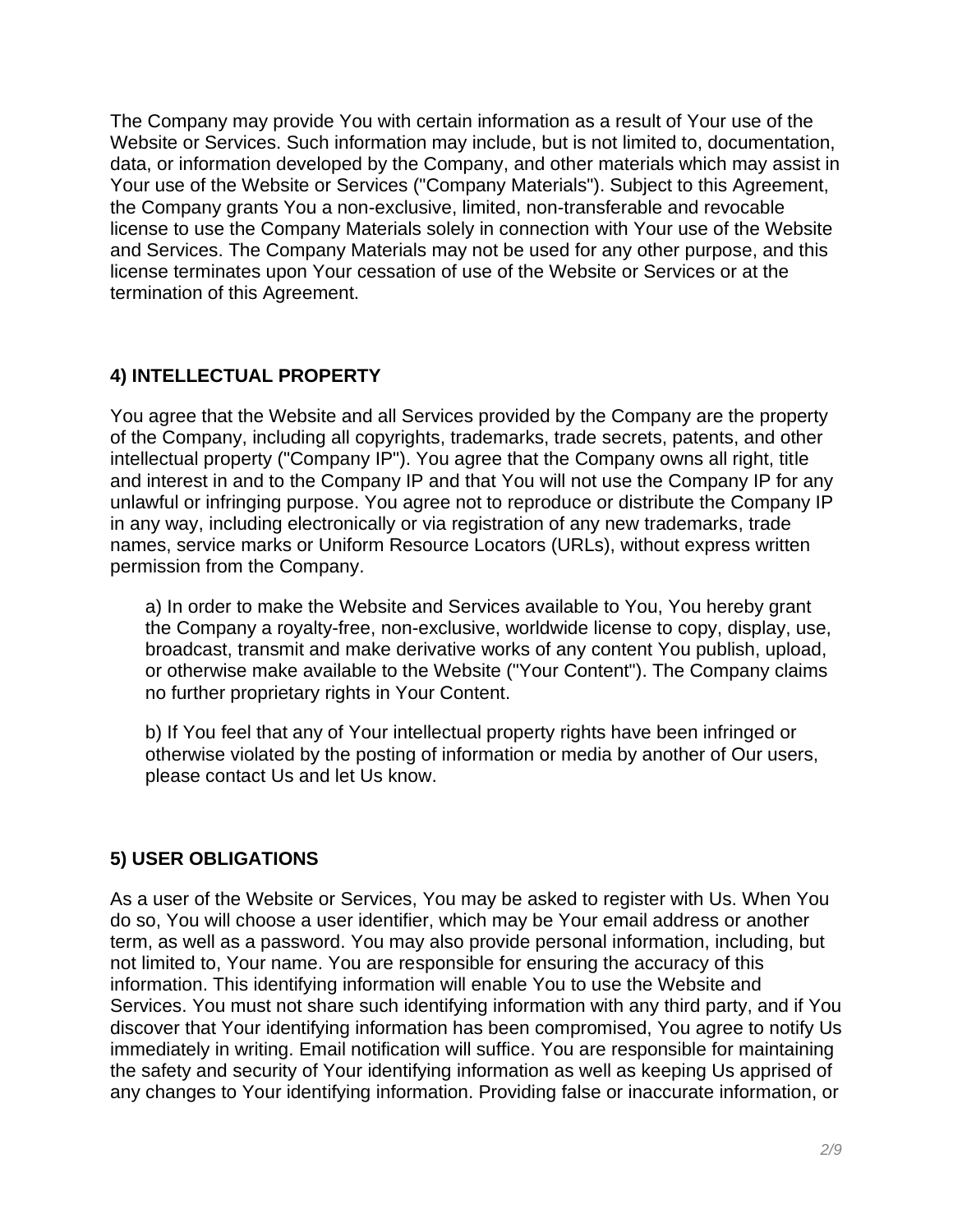using the Website or Services to further fraud or unlawful activity is grounds for immediate termination of this Agreement.

# **6) ACCEPTABLE USE**

You agree not to use the Website or Services for any unlawful purpose or any purpose prohibited under this clause. You agree not to use the Website or Services in any way that could damage the Website, Services, or general business of the Company.

a) You further agree not to use the Website or Services:

I) To harass, abuse, or threaten others or otherwise violate any person's legal rights;

II) To violate any intellectual property rights of the Company or any third party;

III) To upload or otherwise disseminate any computer viruses or other software that may damage the property of another;

IV) To perpetrate any fraud;

V) To engage in or create any unlawful gambling, sweepstakes, or pyramid scheme;

VI) To publish or distribute any obscene or defamatory material;

VII) To publish or distribute any material that incites violence, hate, or discrimination towards any group;

VIII) To unlawfully gather information about others.

# **7) PRIVACY INFORMATION**

Through Your Use of the Website and Services, You may provide Us with certain information. By using the Website or the Services, You authorize the Company to use Your information in the British Virgin Islands and any other country where We may operate.

a) Information We May Collect or Receive: When You register for an account, You provide Us with a valid email address and may provide Us with additional information, such as Your name or billing information. Depending on how You use Our Website or Services, We may also receive information from external applications that You use to access Our Website, or We may receive information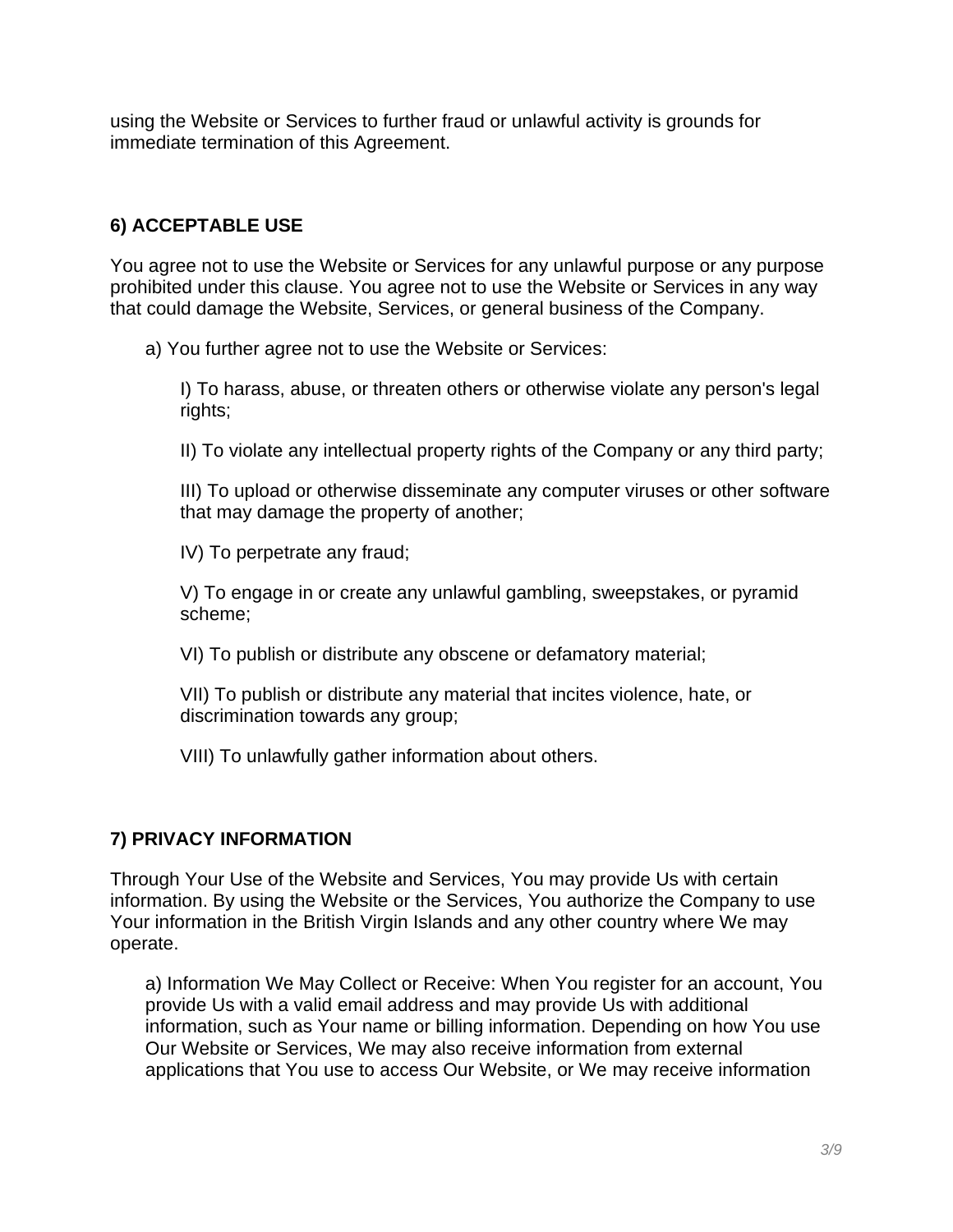through various web technologies, such as cookies, log files, clear gifs, web beacons or others.

b) How We Use Information: We use the information gathered from You to ensure Your continued good experience on Our website, including through email communication. We may also track certain aspects of the passive information received to improve Our marketing and analytics, and for this, We may work with third-party providers.

c) How You Can Protect Your Information: If You would like to disable Our access to any passive information We receive from the use of various technologies, You may choose to disable cookies in Your web browser. Please be aware that the Company will still receive information about You that You have provided, such as Your email address. If You choose to terminate Your account, the Company will store information about You for the following number of days: 60. After that time, it will be deleted.

# **8) SALES**

The Company may sell goods or services or allow third parties to sell goods or services on the Website. The Company undertakes to be as accurate as possible with all information regarding the goods and services, including product descriptions and images. However, the Company does not guarantee the accuracy or reliability of any product information, and You acknowledge and agree that You purchase such products at Your own risk.

### **9) SHIPPING/DELIVERY/RETURN POLICY**

You agree to ensure payment for any items You may purchase from Us, and You acknowledge and affirm that prices are subject to change. We reserve the right to reject or cancel an order for any reason, including errors or omissions in the information. You provide to Us. If We do so after payment has been processed, We will issue a refund to You in the amount of the purchase price. We also may request additional information from You prior to confirming a sale, and We reserve the right to place any additional restrictions on the sale of any of Our products. For the sale of digital products, We will charge Your credit or debit card when the product is made available to You for digital use and/or download. For any questions, concerns, or disputes, You agree to contact Us in a timely manner at the following: info@manhattangroup.co.

If You are unhappy with anything You have purchased on Our Website, You may do the following:

Customers can send us an email to request a refund if they are not happy with their purchase.

### **10) REVERSE ENGINEERING & SECURITY**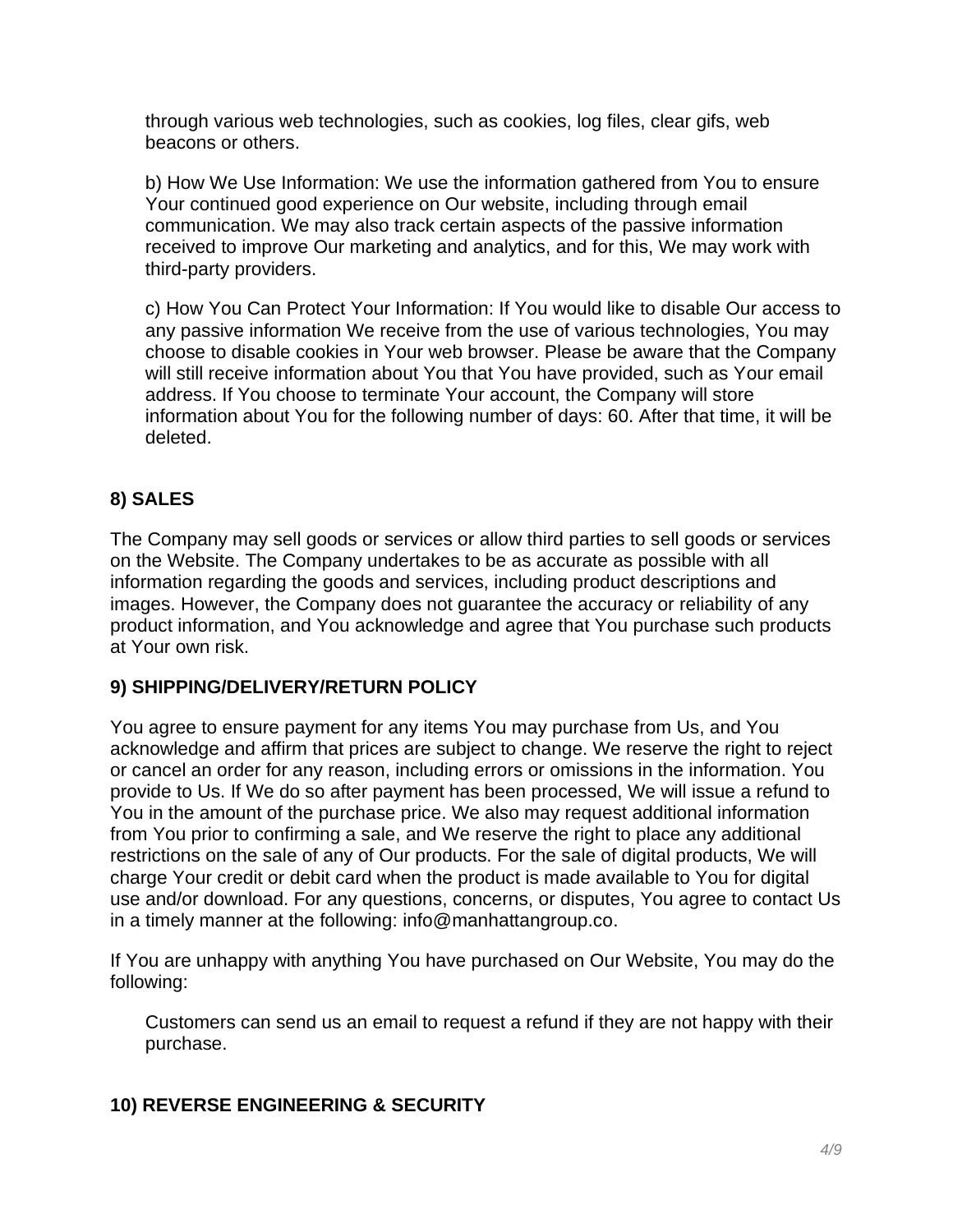You agree not to undertake any of the following actions:

a) Reverse engineer, or attempt to reverse engineer or disassemble any code or software from or on the Website or Services;

b) Violate the security of the Website or Services through any unauthorized access, circumvention of encryption or other security tools, data mining or interference to any host, user or network.

# **11) DATA LOSS**

The Company does not accept responsibility for the security of Your account or content. You agree that Your use of the Website or Services is at Your own risk.

### **12) INDEMNIFICATION**

You agree to defend and indemnify the Company and any of its affiliates (if applicable) and hold Us harmless against any and all legal claims and demands, including reasonable attorney's fees, which may arise from or relate to Your use or misuse of the Website or Services, Your breach of this Agreement, or Your conduct or actions. You agree that the Company shall be able to select its own legal counsel and may participate in its own defense, if the Company wishes.

### **13) SPAM POLICY**

You are strictly prohibited from using the Website or any of the Company's Services for illegal spam activities, including gathering email addresses and personal information from others or sending any mass commercial emails.

### **14) THIRD-PARTY LINKS & CONTENT**

The Company may occasionally post links to third party websites or other services. You agree that the Company is not responsible or liable for any loss or damage caused as a result of Your use of any third party services linked to from Our Website.

### **15) MODIFICATION & VARIATION**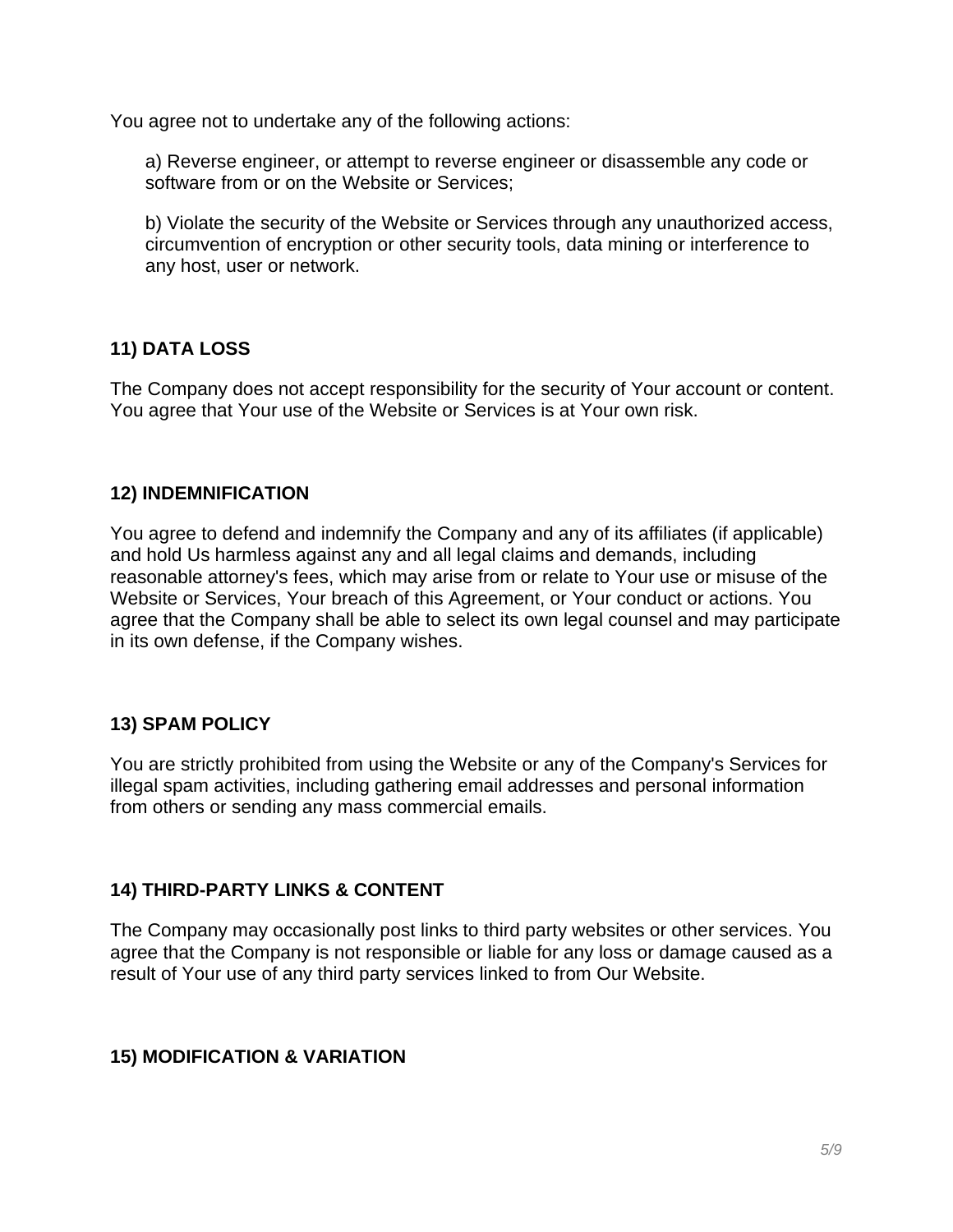The Company may, from time to time and at any time without notice to You, modify this Agreement. You agree that the Company has the right to modify this Agreement or revise anything contained herein. You further agree that all modifications to this Agreement are in full force and effect immediately upon posting on the Website and that modifications or variations will replace any prior version of this Agreement, unless prior versions are specifically referred to or incorporated into the latest modification or variation of this Agreement.

a) To the extent any part or sub-part of this Agreement is held ineffective or invalid by any court of law, You agree that the prior, effective version of this Agreement shall be considered enforceable and valid to the fullest extent.

b) You agree to routinely monitor this Agreement and refer to the Effective Date posted at the top of this Agreement to note modifications or variations. You further agree to clear Your cache when doing so to avoid accessing a prior version of this Agreement. You agree that Your continued use of the Website after any modifications to this Agreement is a manifestation of Your continued assent to this Agreement.

c) In the event that You fail to monitor any modifications to or variations of this Agreement, You agree that such failure shall be considered an affirmative waiver of Your right to review the modified Agreement.

### **16) ENTIRE AGREEMENT**

This Agreement constitutes the entire understanding between the Parties with respect to any and all use of this Website. This Agreement supersedes and replaces all prior or contemporaneous agreements or understandings, written or oral, regarding the use of this Website.

### **17) SERVICE INTERRUPTIONS**

The Company may need to interrupt Your access to the Website to perform maintenance or emergency services on a scheduled or unscheduled basis. You agree that Your access to the Website may be affected by unanticipated or unscheduled downtime, for any reason, but that the Company shall have no liability for any damage or loss caused as a result of such downtime.

### **18) TERM, TERMINATION & SUSPENSION**

The Company may terminate this Agreement with You at any time for any reason, with or without cause. The Company specifically reserves the right to terminate this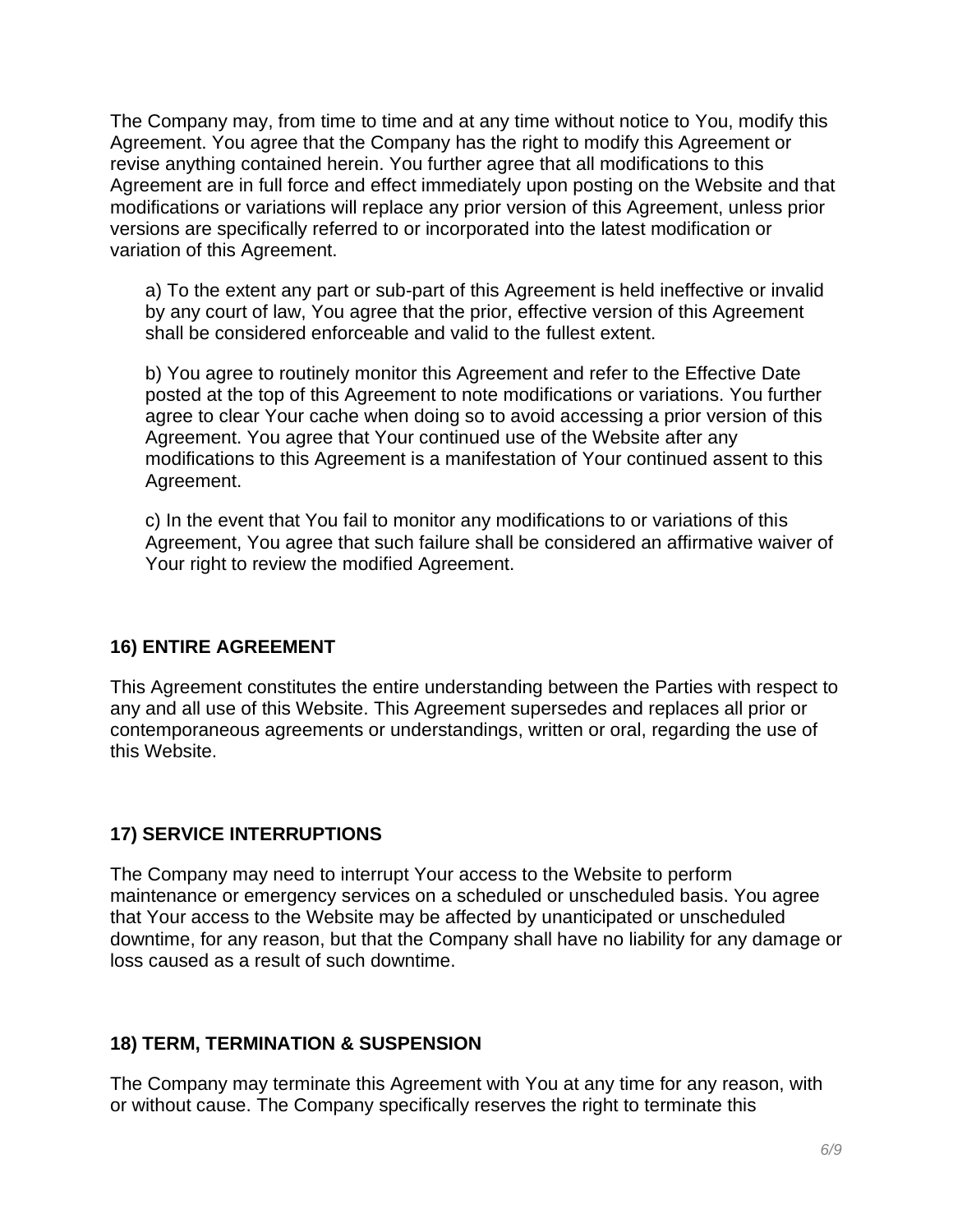Agreement if You violate any of the terms outlined herein, including, but not limited to, violating the intellectual property rights of the Company or a third party, failing to comply with applicable laws or other legal obligations, and/or publishing or distributing illegal material. If You have registered for an account with Us, You may also terminate this Agreement at any time by contacting Us and requesting termination. At the termination of this Agreement, any provisions that would be expected to survive termination by their nature shall remain in full force and effect.

# **19) NO WARRANTIES**

You agree that Your use of the Website and Services is at Your sole and exclusive risk and that any Services provided by Us are on an "As Is" basis. The Company hereby expressly disclaims any and all express or implied warranties of any kind, including, but not limited to the implied warranty of fitness for a particular purpose and the implied warranty of merchantability. The Company makes no warranties that the Website or Services will meet Your needs or that the Website or Services will be uninterrupted, error-free, or secure. The Company also makes no warranties as to the reliability or accuracy of any information on the Website or obtained through the Services. You agree that any damage that may occur to You, through Your computer system, or as a result of loss of Your data from Your use of the Website or Services is Your sole responsibility and that the Company is not liable for any such damage or loss.

### **20) LIMITATION ON LIABILITY**

The Company is not liable for any damages that may occur to You as a result of Your use of the Website or Services, to the fullest extent permitted by law. The maximum liability of the Company arising from or relating to this Agreement is limited to the greater of one hundred (\$100) US Dollars or the amount You paid to the Company in the last six (6) months. This section applies to any and all claims by You, including, but not limited to, lost profits or revenues, consequential or punitive damages, negligence, strict liability, fraud, or torts of any kind.

### **21) GENERAL PROVISIONS:**

**a) LANGUAGE:** All communications made or notices given pursuant to this Agreement shall be in the English language.

**b) JURISDICTION, VENUE & CHOICE OF LAW:** Through Your use of the Website or Services, You agree that the laws of the British Virgin Islands (BVI) shall govern any matter or dispute relating to or arising out of this Agreement, as well as any dispute of any kind that may arise between You and the Company, with the exception of its conflict of law provisions. In case any litigation specifically permitted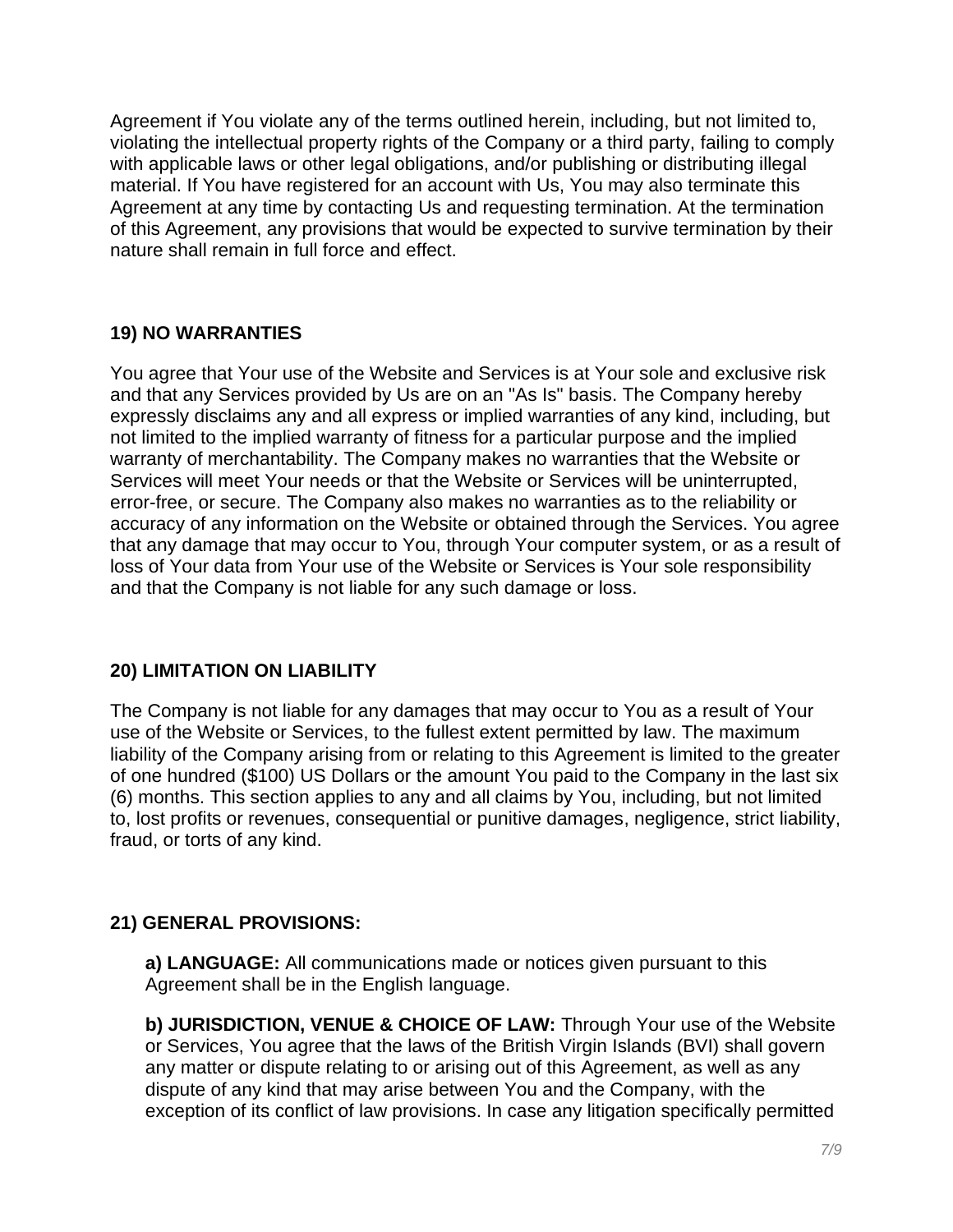under this Agreement is initiated, the Parties agree to submit to the BVI Supreme Court in the British Virgin Islands. The Parties agree that this choice of law, venue, and jurisdiction provision is not permissive, but rather mandatory in nature. You hereby waive the right to any objection of venue, including assertion of the doctrine of forum non conveniens or similar doctrine.

**c) ARBITRATION:** In case of a dispute between the Parties relating to or arising out of this Agreement, the Parties shall first attempt to resolve the dispute personally and in good faith. If these personal resolution attempts fail, the Parties shall then submit the dispute to binding arbitration. The arbitration shall be conducted in the British Virgin Islands. The arbitration shall be conducted by a single arbitrator, and such arbitrator shall have no authority to add Parties, vary the provisions of this Agreement, award punitive damages, or certify a class. The arbitrator shall be bound by applicable and governing law as well as the law of the British Virgin Islands. Each Party shall pay their own costs and fees. Claims necessitating arbitration under this section include, but are not limited to: contract claims, tort claims, claims based on transnational law, and claims based on local laws, ordinances, statutes or regulations. *Intellectual property claims by the Company will not be subject to arbitration and may, as an exception to this sub-part, be litigated.* The Parties, in agreement with this sub-part of this Agreement, waive any rights they may have to a jury trial in regard to arbitral claims.

**d) ASSIGNMENT:** This Agreement, or the rights granted hereunder, may not be assigned, sold, leased or otherwise transferred in whole or part by You. Should this Agreement, or the rights granted hereunder, by assigned, sold, leased or otherwise transferred by the Company, the rights and liabilities of the Company will bind and inure to any assignees, administrators, successors, and executors.

**e) SEVERABILITY:** If any part or sub-part of this Agreement is held invalid or unenforceable by a court of law or competent arbitrator, the remaining parts and sub-parts will be enforced to the maximum extent possible. In such condition, the remainder of this Agreement shall continue in full force.

**f) NO WAIVER:** In the event that We fail to enforce any provision of this Agreement, this shall not constitute a waiver of any future enforcement of that provision or of any other provision. Waiver of any part or sub-part of this Agreement will not constitute a waiver of any other part or sub-part.

**g) HEADINGS FOR CONVENIENCE ONLY:** Headings of parts and sub-parts under this Agreement are for convenience and organization, only. Headings shall not affect the meaning of any provisions of this Agreement.

**h) NO AGENCY, PARTNERSHIP OR JOINT VENTURE:** No agency, partnership, or joint venture has been created between the Parties as a result of this Agreement. No Party has any authority to bind the other to third parties.

**i) FORCE MAJEURE:** The Company is not liable for any failure to perform due to causes beyond its reasonable control including, but not limited to, acts of God, acts